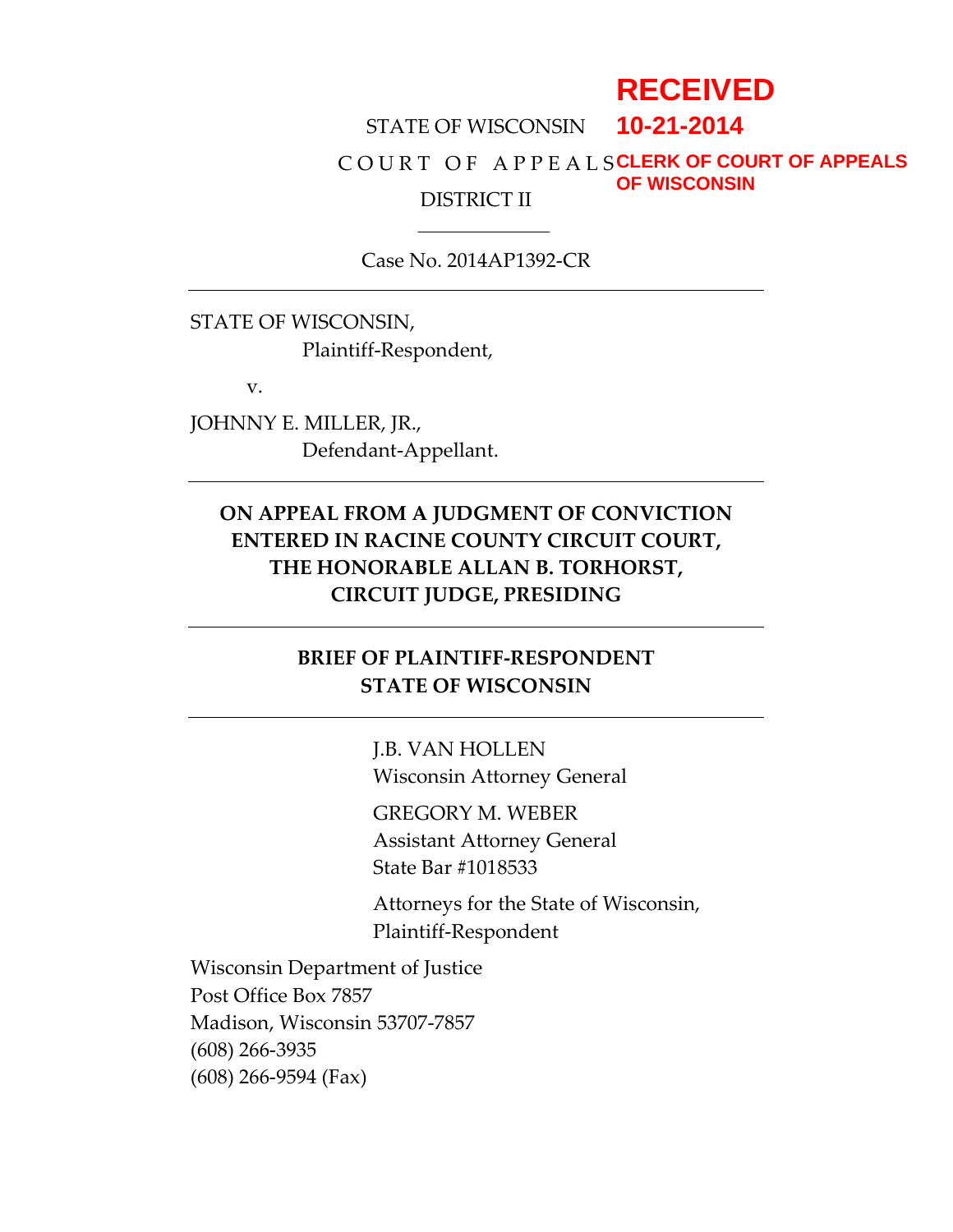# TABLE OF CONTENTS

# Page

|  |  |  |  | STATEMENT ON ORAL ARGUMENT AND                                                                                                                                                                                                                   |  |  |
|--|--|--|--|--------------------------------------------------------------------------------------------------------------------------------------------------------------------------------------------------------------------------------------------------|--|--|
|  |  |  |  |                                                                                                                                                                                                                                                  |  |  |
|  |  |  |  |                                                                                                                                                                                                                                                  |  |  |
|  |  |  |  | STATEMENT OF FACTS RELEVANT TO THE ISSUE                                                                                                                                                                                                         |  |  |
|  |  |  |  |                                                                                                                                                                                                                                                  |  |  |
|  |  |  |  |                                                                                                                                                                                                                                                  |  |  |
|  |  |  |  |                                                                                                                                                                                                                                                  |  |  |
|  |  |  |  | Because The Plea Agreement Said Nothing About<br>The Issue Of Miller's Eligibility For The Earned<br>Release Program-And Because Miller Never<br>Bargained For The State's Promise Not To Address<br>That Issue-The State's Request For Deferred |  |  |
|  |  |  |  |                                                                                                                                                                                                                                                  |  |  |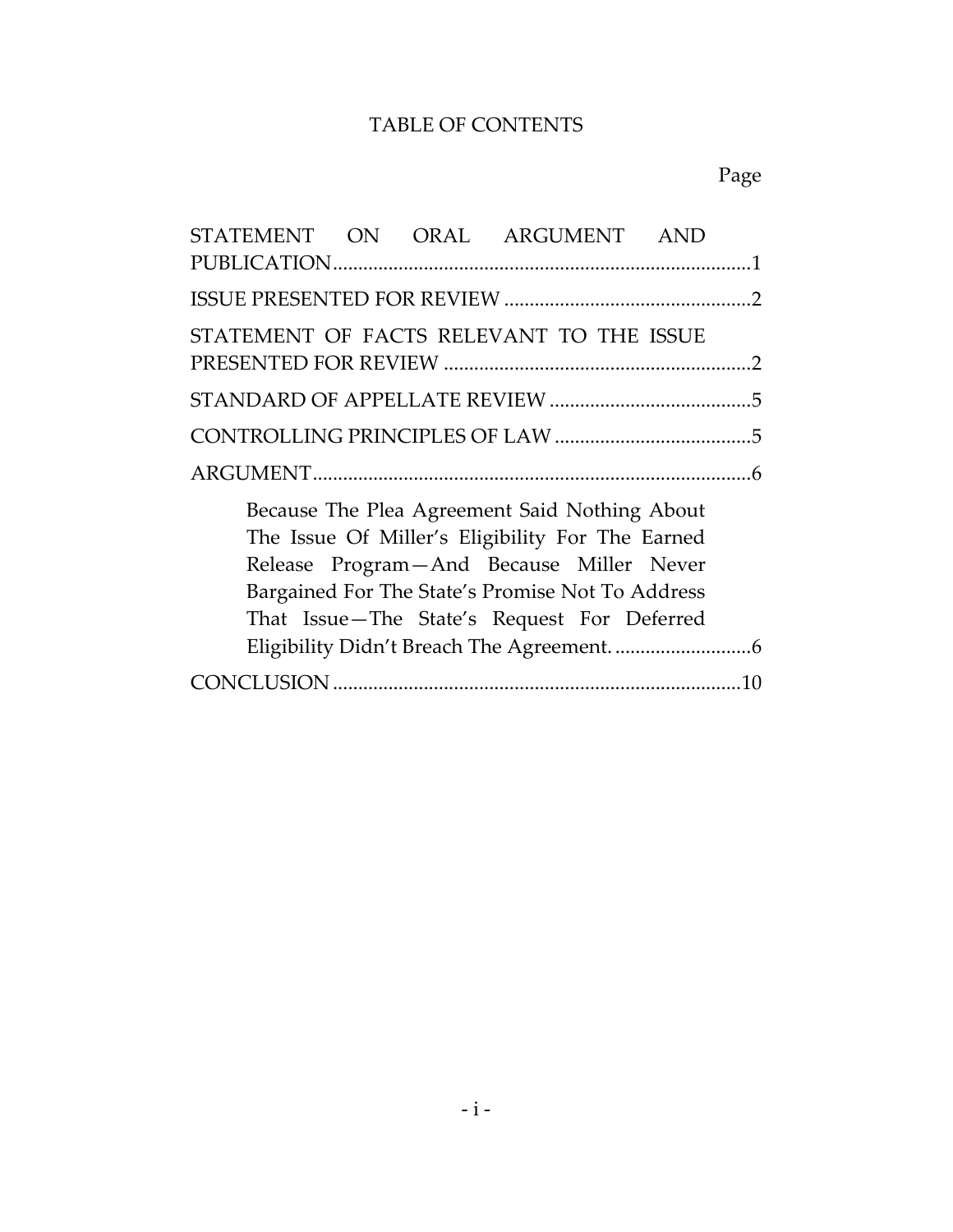Page

# TABLE OF AUTHORITIES

# Cases

| Arents v. ANR Pipeline Co.,      |  |  |  |  |  |
|----------------------------------|--|--|--|--|--|
| 2005 WI App 61, 281 Wis. 2d 173, |  |  |  |  |  |
|                                  |  |  |  |  |  |
| State v. Bowers,                 |  |  |  |  |  |
| 2005 WI App 72, 280 Wis. 2d 534, |  |  |  |  |  |
|                                  |  |  |  |  |  |
| State v. Owens,                  |  |  |  |  |  |
| 2006 WI App 75, 291 Wis. 2d 229, |  |  |  |  |  |
|                                  |  |  |  |  |  |
| State v. Williams,               |  |  |  |  |  |
| 2002 WI 1, 249 Wis. 2d 492,      |  |  |  |  |  |
|                                  |  |  |  |  |  |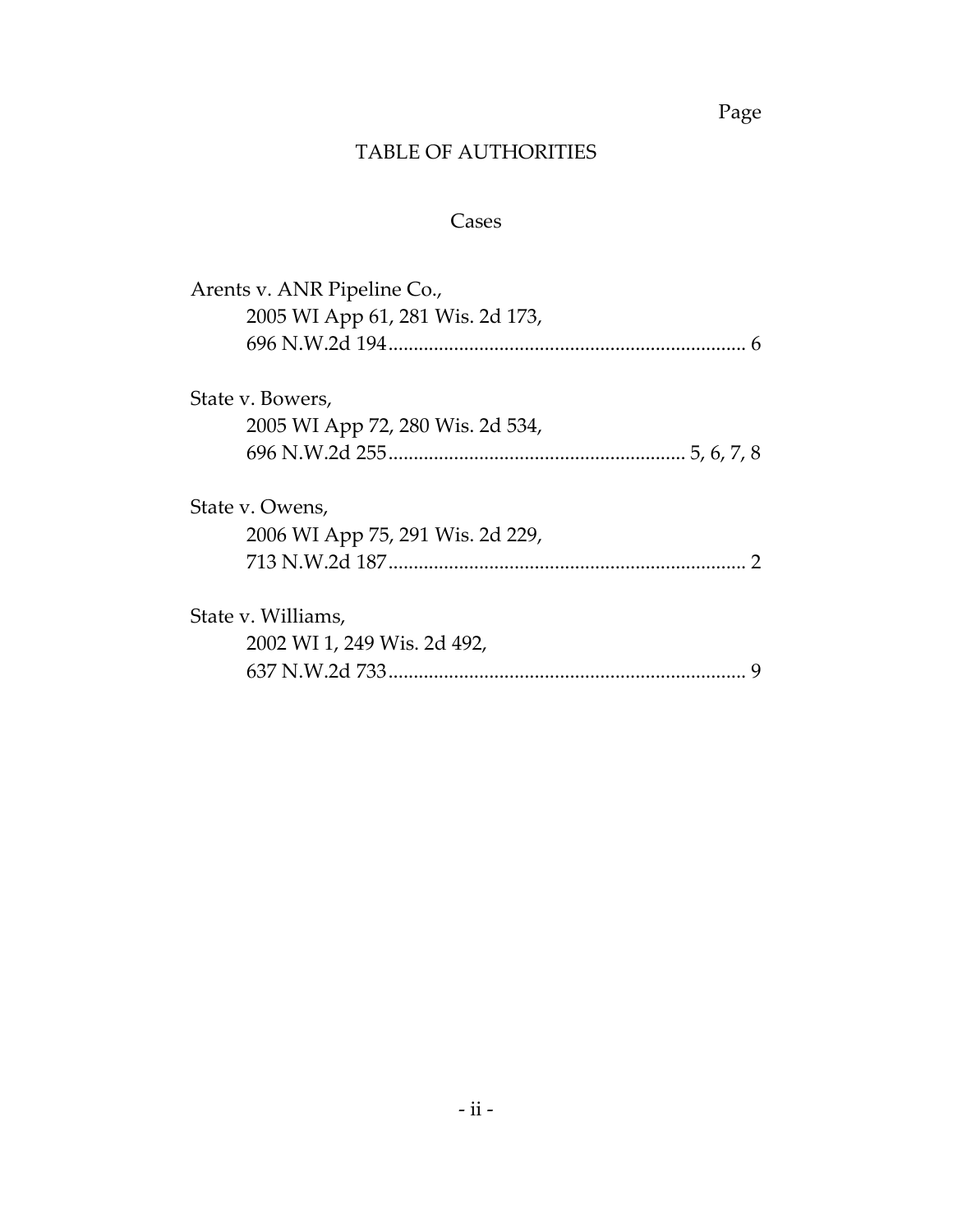### STATE OF WISCONSIN

### COURT OF APPEALS

### DISTRICT II

Case No. 2014AP1392-CR

STATE OF WISCONSIN,

Plaintiff-Respondent,

v.

JOHNNY E. MILLER, JR.,

Defendant-Appellant.

## **ON APPEAL FROM A JUDGMENT OF CONVICTION ENTERED IN RACINE COUNTY CIRCUIT COURT, THE HONORABLE ALLAN B. TORHORST, CIRCUIT JUDGE, PRESIDING**

## **BRIEF OF PLAINTIFF-RESPONDENT STATE OF WISCONSIN**

## **STATEMENT ON ORAL ARGUMENT AND PUBLICATION**

The State doesn't request oral argument or publication. This case presents straightforward, undisputed facts. Wellestablished principles of law compel affirmance.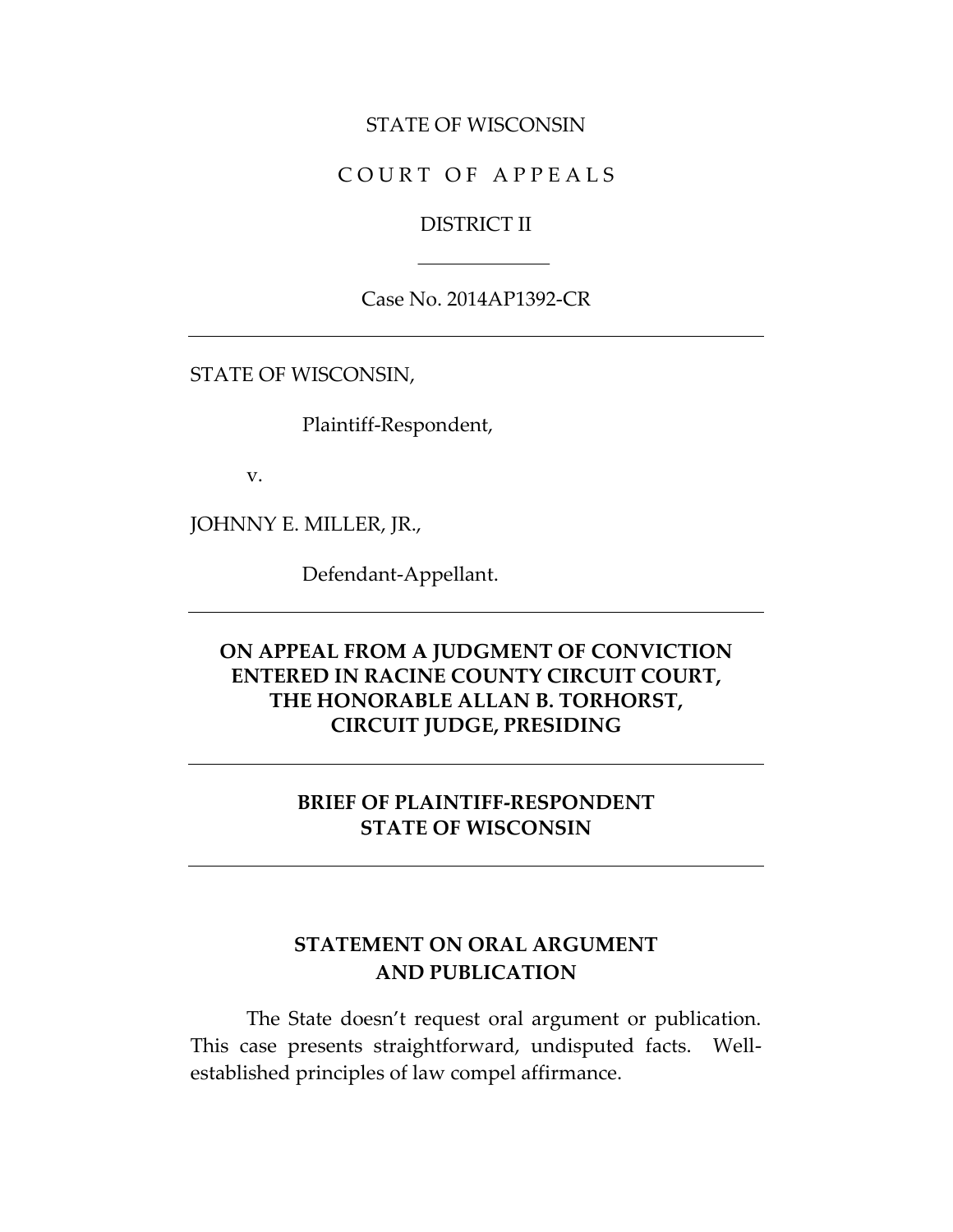#### **ISSUE PRESENTED FOR REVIEW**

In Wisconsin, a criminal defendant has a constitutional right to enforce a negotiated plea agreement. But the law doesn't bind the State to promises it never made. The State made no promises in the plea agreement or during negotiations regarding Miller's eligibility for the Earned Release Program.<sup>1</sup> Did the State breach that agreement by asking the circuit court to defer Miller's eligibility until he served a specified portion of his sentences?

The circuit court said "no."

This court should say "no."

 $\overline{a}$ 

## **STATEMENT OF FACTS RELEVANT TO THE ISSUE PRESENTED FOR REVIEW**

The State originally charged Miller with possession of heroin, cocaine, and THC, all with intent to deliver; maintaining a drug trafficking place; possession of a firearm by a convicted felon; and possession of drug paraphernalia (2:1-2). The heroin, cocaine, and THC charges all contained proximityto-a-school penalty enhancers (2:1-2).

Miller and the State struck an agreement. In return for Miller's guilty pleas to possessing heroin with intent to deliver

<sup>&</sup>lt;sup>1</sup> "The [Earned Release Program] is a substance abuse program administered by the Department of Corrections. Wis. Stat. § 302.05. An inmate serving the confinement portion of a bifurcated sentence who successfully completes the ERP will have his or her remaining confinement period converted to extended supervision, although the total length of the sentence will not change. Wis. Stat. § 302.05(3)(c)2." *State v. Owens,* 2006 WI App 75, ¶ 5, 291 Wis. 2d 229, 713 N.W.2d 187 (footnote omitted).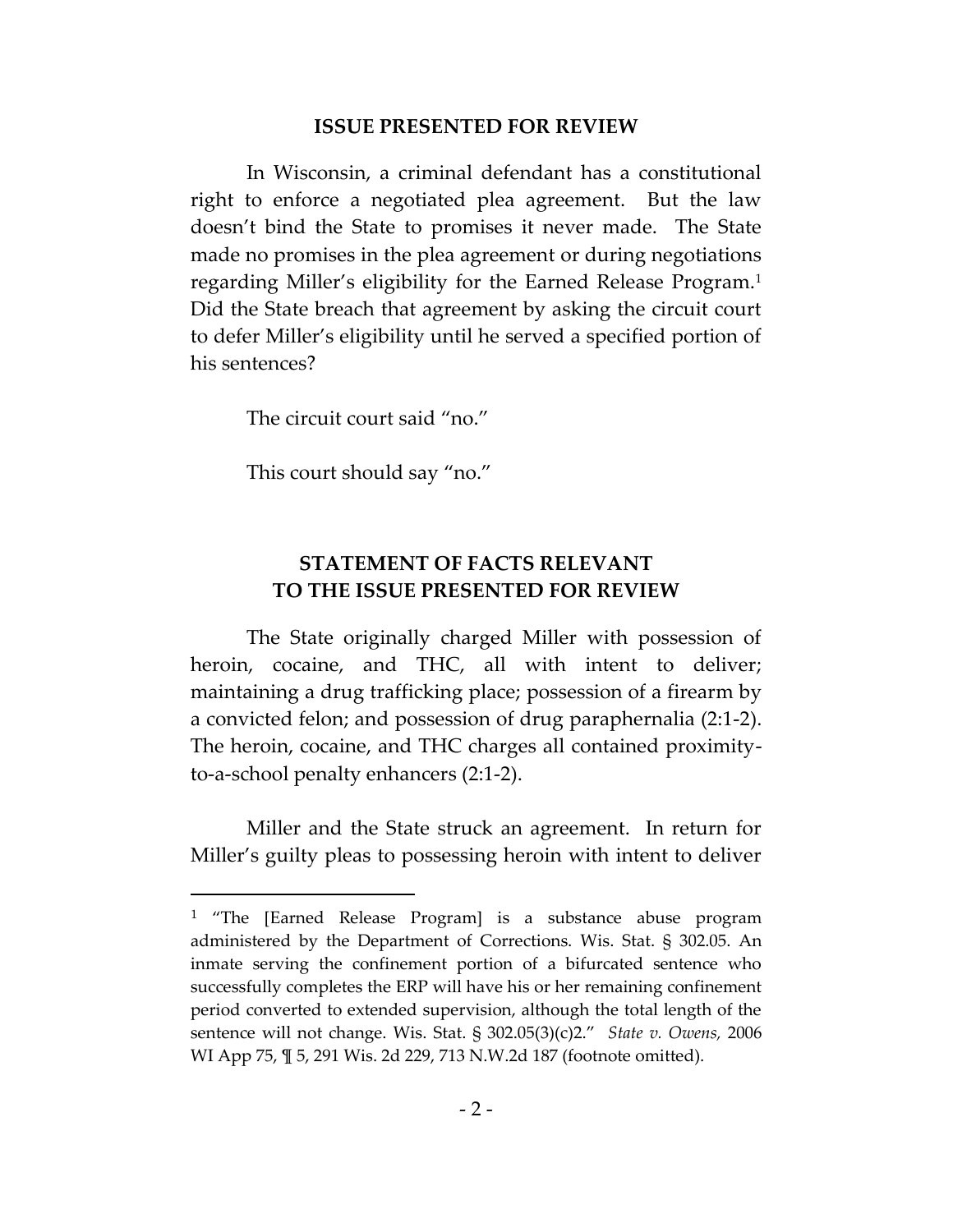and possessing a firearm as a convicted felon, the State promised to:

- dismiss the penalty enhancer from the heroin charge.
- recommend an eight-year prison sentence on the heroin charge, with six years of initial confinement and two years of extended supervision.
- recommend a six-year consecutive prison sentence on the firearm charge, with three years of initial confinement and three years extended supervision.
- dismiss the four remaining felony charges, while preserving them for read-in purposes.

(41:2). *See also* 14:1 (plea questionnaire and waiver of rights form, specifying guilty pleas).

That's the sum total of the plea agreement. The State made no promises in the agreement or during the negotiations regarding Miller's eligibility for the Earned Release Program. Defense counsel confirmed that the issue of Miller's eligibility never came up in the negotiations. *See* 42:22 ("[T]hat wasn't discussed as far as the plea bargain.").

Miller did what he promised to do. He pleaded guilty to both charges (41:6).

And the State did everything it promised to do. *See* 16 (judgment dismissing four remaining felony charges); 20 (judgment convicting Miller of possessing heroin with intent to deliver, minus the proximity-to-a-school penalty enhancer); 42:5 (State's sentencing recommendation on charge of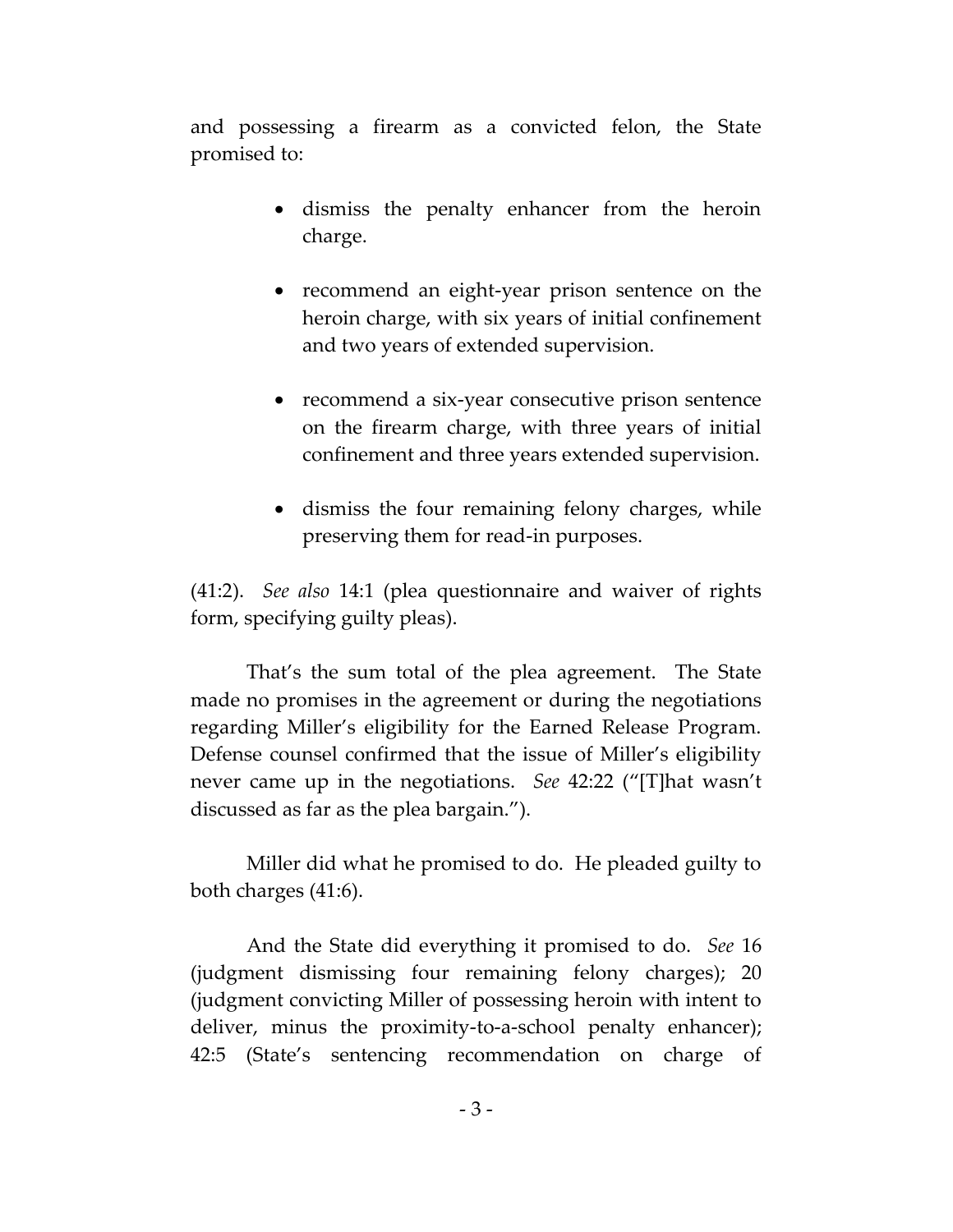possessing heroin with intent to deliver); 42:6 (State's sentencing recommendation on charge of possessing a firearm as a convicted felon).

The circuit court imposed the bargained-for sentences (20; 42:17-18). It also found Miller eligible for the Earned Release Program (42:20).

The prosecutor responded to that finding with a request:

[BY THE PROSECUTOR:] Your Honor, I would ask that the Court find that he is eligible for the Earned Release Program after serving a specific period within the Wisconsin State Prison System so that he is not immediately eligible and immediately subject to release.

[BY DEFENSE COUNSEL:] Well, that wasn't discussed as far as the plea bargain. I understand the Court may have its discretion but I would object to that.

[BY THE COURT:] I'm going to receive the State's suggestion, find that Mr. Miller is not eligible for earned release until he's served the sentence on Count 1. It's the weapons charge that would be second to that, but the drug charge in this is so serious, I agree with the State's request, and I'll issue the judgment of conviction accordingly.

(42:20-21).

 $\overline{a}$ 

Miller now appeals from the judgment of conviction  $(23).<sup>2</sup>$ 

<sup>2</sup> In intermediate orders entered August 4, 2014, and September 3, 2014, this court questioned—and then confirmed—its jurisdiction over this appeal. Accordingly, the State construes defense counsel's objection as properly preserving the allegation of breach Miller raises in this appeal.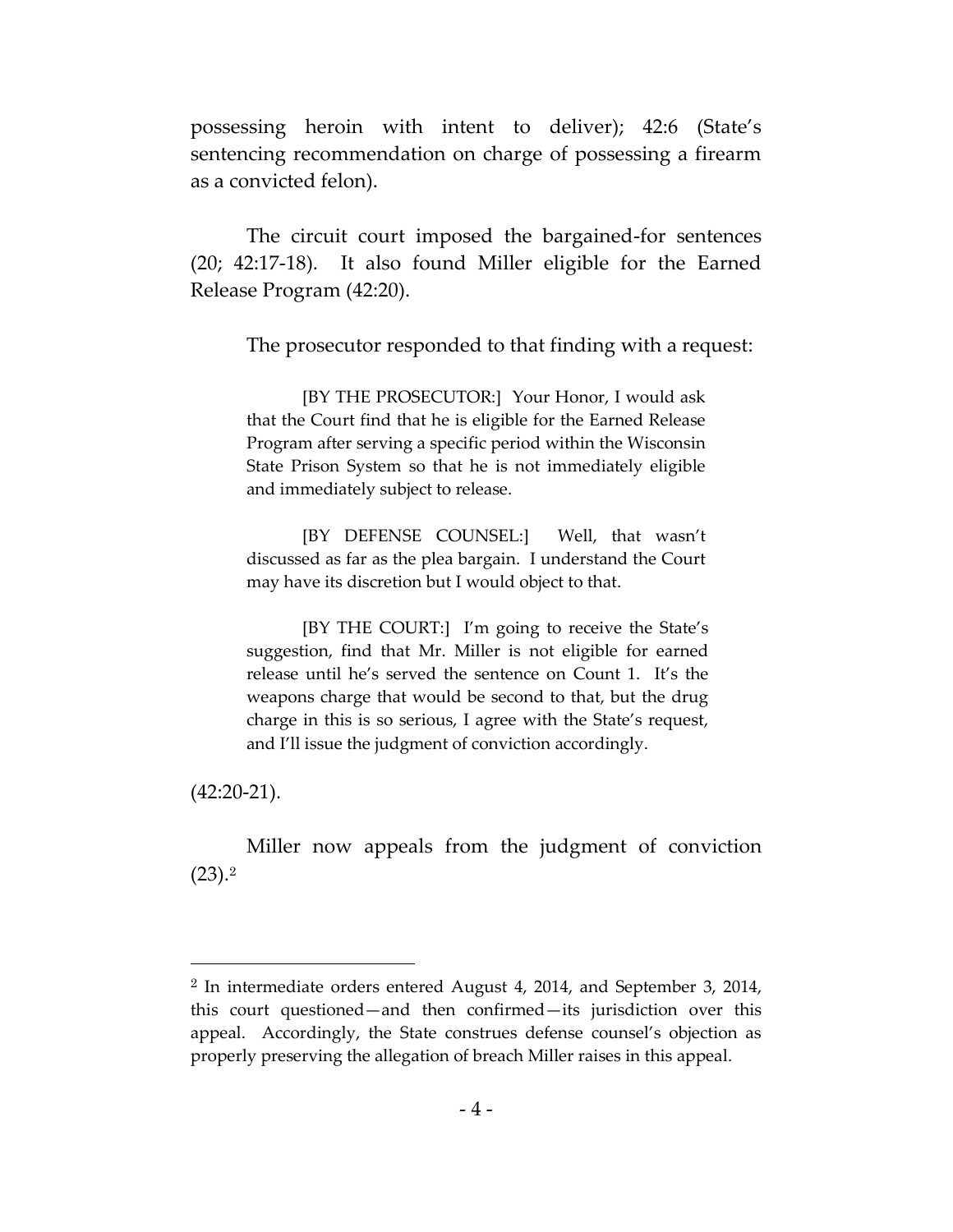#### **STANDARD OF APPELLATE REVIEW**

"The question of whether the State's conduct breached the terms of the plea agreement is a question of law that we review de novo." *State v. Bowers,* 2005 WI App 72, ¶ 5, 280 Wis. 2d 534, 696 N.W.2d 255 (citation omitted).

#### **CONTROLLING PRINCIPLES OF LAW**

"A criminal defendant has a constitutional right to the enforcement of a negotiated plea agreement." *Bowers,* 280 Wis. 2d 534,  $\P$  7 (citation omitted).

A material and substantial breach of a plea agreement by the State entitles the defendant to appellate relief. *Id.* ¶ 9. A material and substantial breach "violates the terms of the agreement and deprives the defendant of a material and substantial benefit for which he or she bargained." *Id.*

*Bowers*—not cited by Miller—contains the principle of law that defeats Miller's appellate argument. The State must keep the promises it makes in a plea agreement, but "it will not be bound to those it did not make." *Id.* ¶ 16 (citation and internal quotation marks omitted). In the absence of a promise by the State not to ask the circuit court to defer Miller's eligibility for the Earned Release Program, or some other indication that both parties expected the State to stand silent on point, this court shouldn't add that condition to the plea agreement. *Id.* ¶¶ 14-21. "[T]he State should be held only to those promises it actually made to the defendant." *Id.* ¶ 16.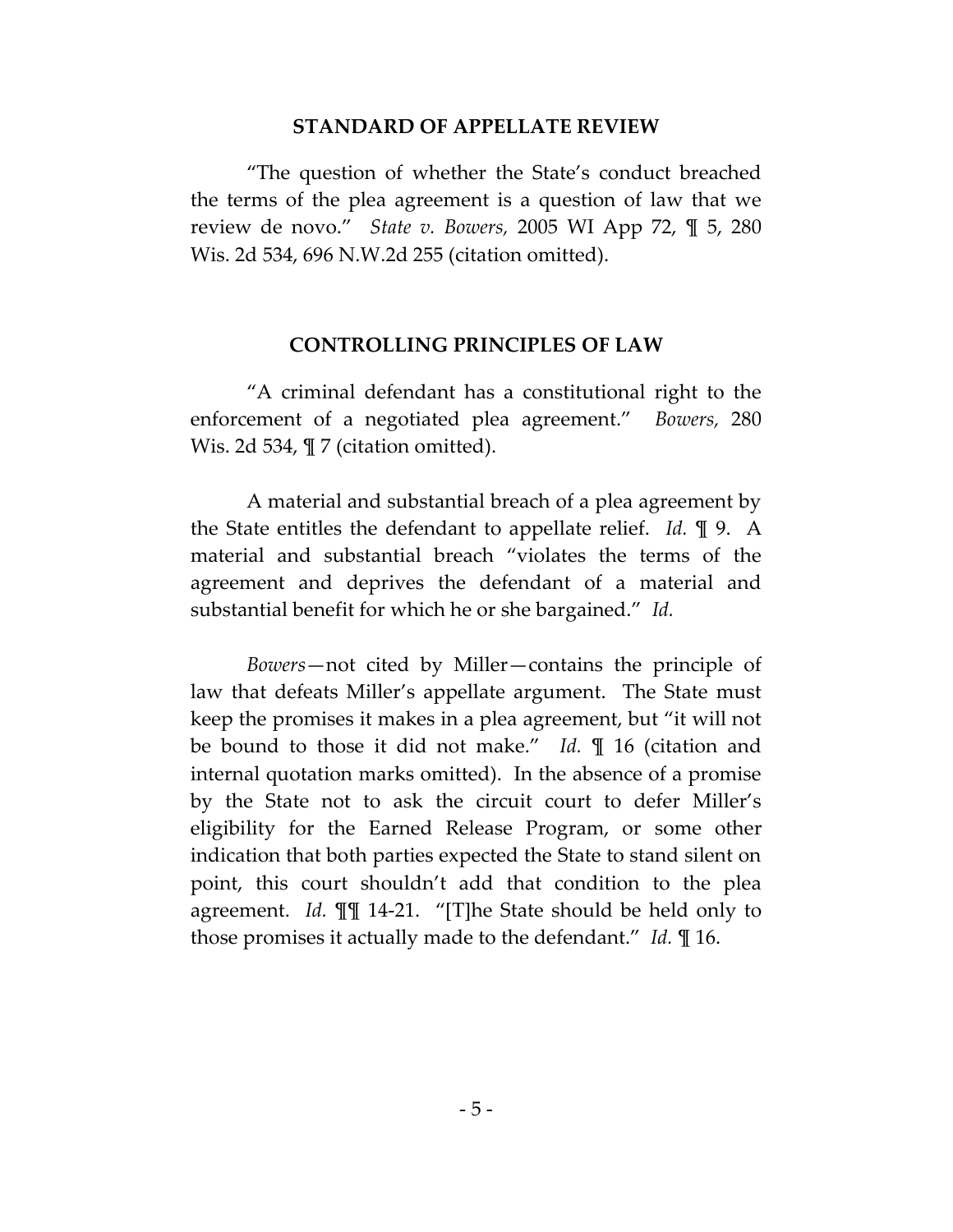#### **ARGUMENT**

**Because The Plea Agreement Said Nothing About The Issue Of Miller's Eligibility For The Earned Release Program—And Because Miller Never Bargained For The State's Promise Not To Address That Issue—The State's Request For Deferred Eligibility Didn't Breach The Agreement.** 

Miller claims that, since the parties didn't negotiate the issue of his eligibility, the prosecutor's request for deferred eligibility "was illegal for that reason." Miller's brief-in-chief at 12.<sup>3</sup> Alternatively, he claims the State's request constitutes an impermissible end-run around the terms of the agreement. *See id.* at 10-13.

*Bowers* compels rejection of Miller's claims.

In *Bowers*, the defendant claimed the State breached the plea agreement by recommending that his sentence run consecutive to a sentence he had begun serving in another case. 280 Wis. 2d 534, ¶ 4. The plea agreement contained no provision requiring it to either remain silent on the issue or recommend concurrent sentences. *Id.* ¶ 14.

This court found no breach in *Bowers*. It reasoned as follows:

 $\overline{a}$ 

<sup>3</sup> This pronouncement of "illegality" also appears in Miller's statement of facts, interspersed with other partisan commentary and argument. *See, e.g.,*  Miller's brief-in-chief at 7-8. This court has said that "[t]he fact section of a brief is no place for argument" *Arents v. ANR Pipeline Co.,* 2005 WI App 61, ¶ 5 n.2, 281 Wis. 2d 173, 696 N.W.2d 194. That message bears repeating here.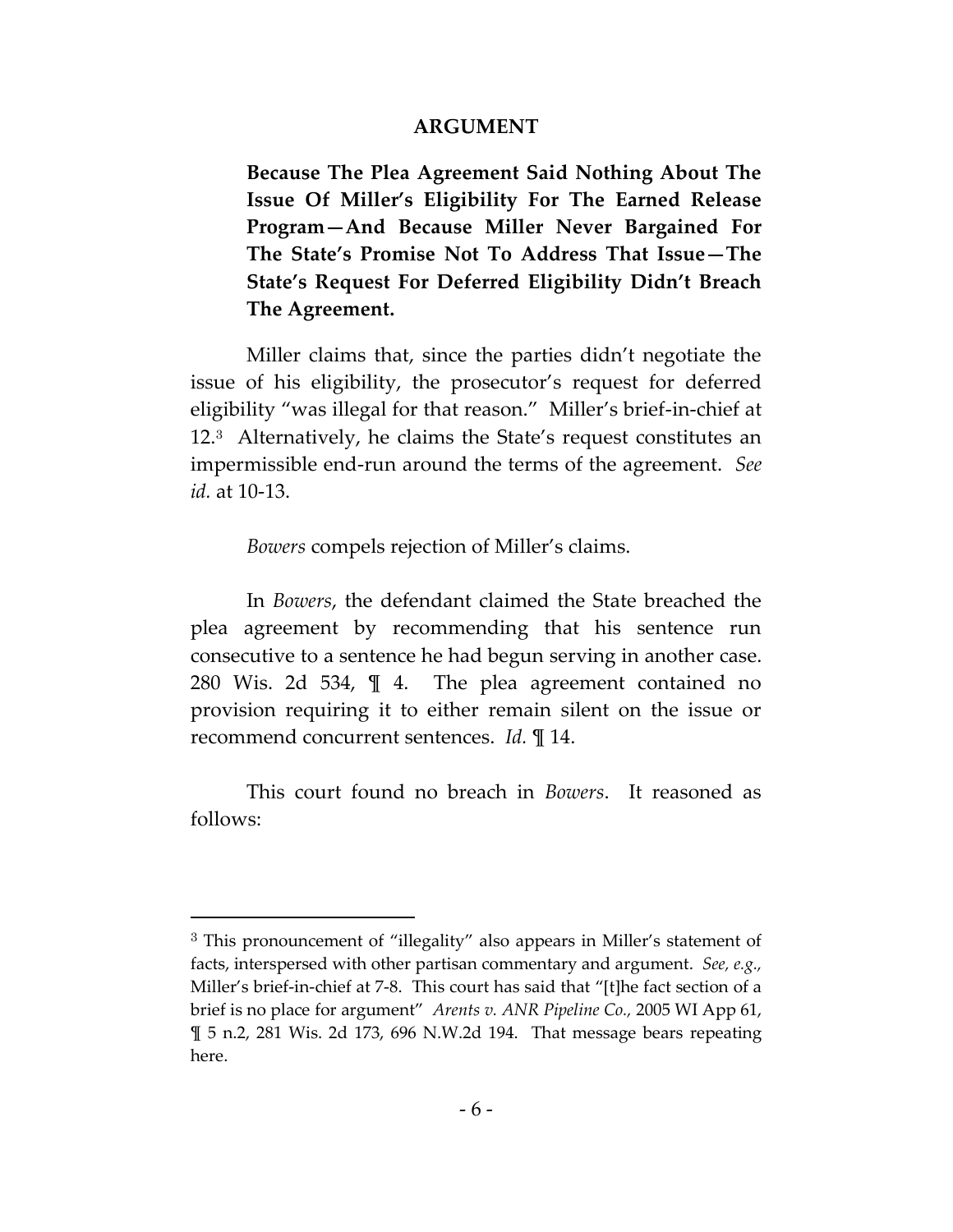- "Here, the issue, as we see it, is whether the State actually breaches a plea agreement when it makes no commitment in the plea agreement or during the negotiations process either to recommend concurrent sentences or to remain silent on the question." *Id.* ¶ 17 n.3.
	- "[A] material and substantial breach of a plea agreement is one that violates the terms of the agreement and defeats a benefit for the nonbreaching party." *Id.* ¶ 15. The plea agreement in *Bowers* said nothing about sentence structure. "Thus, when the State recommended consecutive sentences, it did not violate the express terms of the agreement and Bowers was not denied his due process right to have the full benefit of the plea bargain upon which he relied." *Id.*
- Contract law governs interpretation of plea agreements, and "dictates that we recognize the parties' limitation of their assent. Contract law demands that each party should receive the benefit of its bargain; no party is obligated to provide more than is specified in the agreement itself." *Id.* ¶ 16 (citations omitted). "[I]n the absence of any indication that the parties expected the State to either remain silent or recommend concurrent sentences, we are reluctant to engraft these conditions into a fully integrated plea agreement." *Id.*
- "While the government must be held to the promises it made, it will not be bound to those it did not make. To do otherwise is to strip the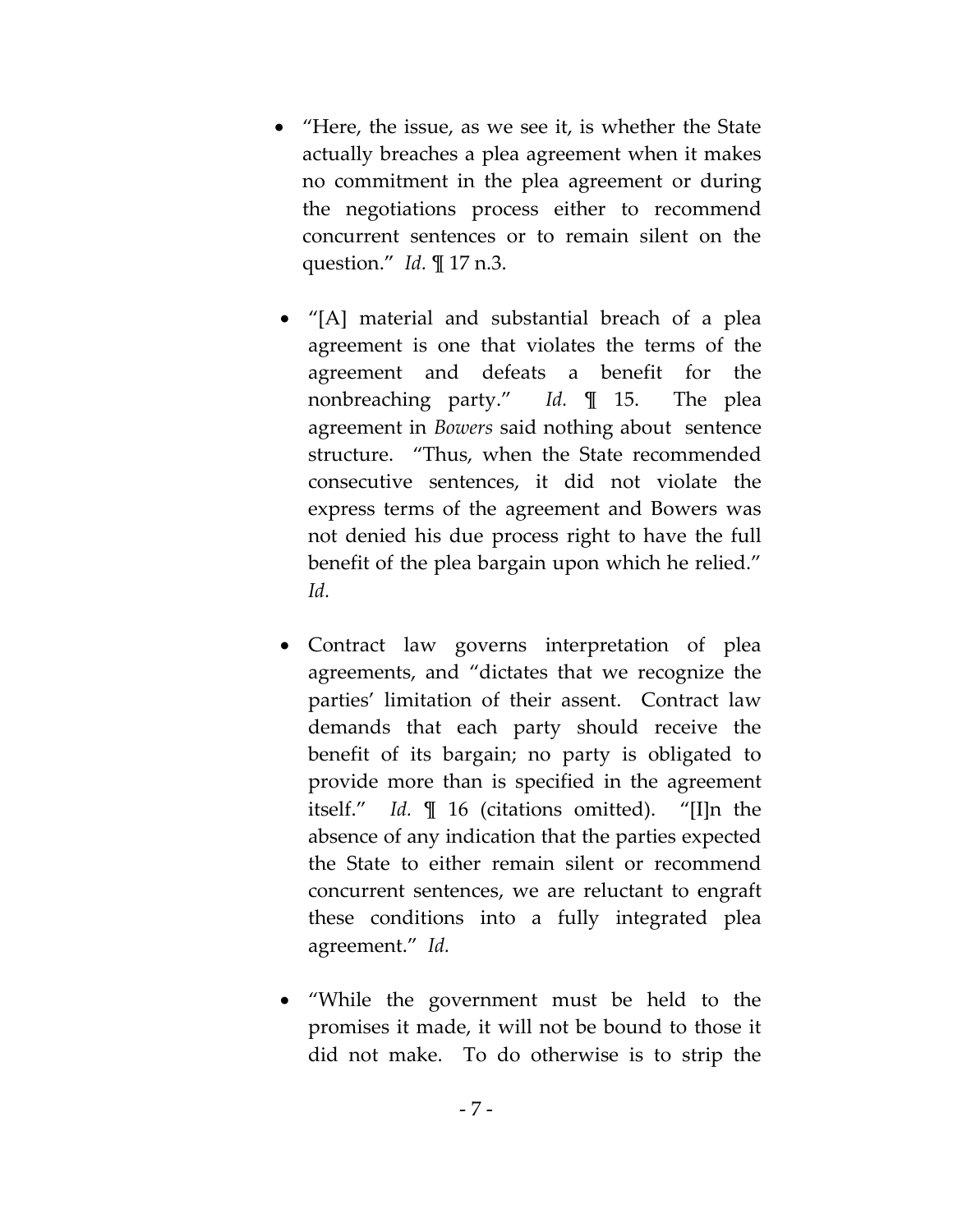bargaining process itself of meaning and content." *Id.* (internal quotation marks and citation omitted).

Here, as in *Bowers*, the claimed breach involved a nonexistent term in the plea agreement. The State made no promises in the plea agreement regarding Miller's eligibility for the Earned Release Program.

And here, as in *Bowers*, nothing suggests the parties expected the State to remain silent regarding Miller's eligibility. Defense counsel told the court that issue never came up in plea negotiations. *See* 42:22 ("[T]hat wasn't discussed as far as the plea bargain."). In both his plea questionnaire (14:2) and during his plea hearing (41:3-4), Miller also stated no promises had been made to him other than those contained in the plea agreement.

This court shouldn't add such a condition to the fully integrated, straightforward plea agreement negotiated in this case. *Bowers,* 280 Wis. 2d 534, ¶ 16. That agreement spelled out the State's obligations, which the prosecutor discharged in full. Well-established principles of contract law prevent appellate courts from adding additional obligations.

The interpretation of plea agreements is rooted in contract law, and basic contract law dictates that we recognize the parties' limitation of their assent. Contract law demands that each party should receive the benefit of its bargain; no party is obligated to provide more than is specified in the agreement itself.

*Bowers,* 280 Wis. 2d 534, ¶ 16 (citations omitted). Both parties received the benefit of their bargain.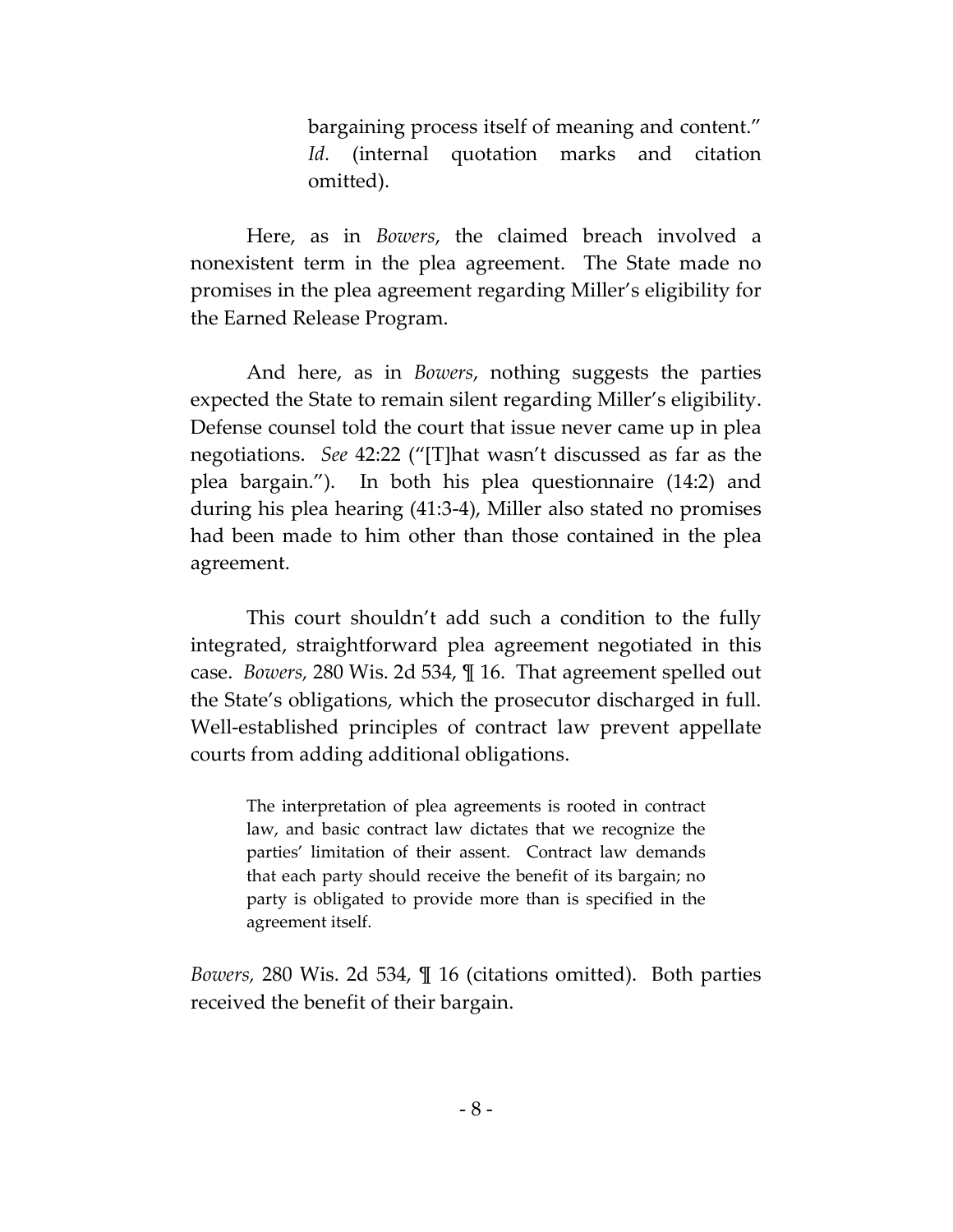Miller's claim that the prosecutor's request for deferred eligibility constitutes an impermissible "end run" around the plea agreement also fails.

The State agrees that it can't perform end runs around its plea agreements. *State v. Williams,* 2002 WI 1, ¶ 42, 249 Wis. 2d 492, 637 N.W.2d 733. More precisely, the State "may not accomplish by indirect means what it promised not to do directly, and it may not covertly convey to the trial court that a more severe sentence is warranted than that recommended." Id. (internal quotation marks and citation omitted).

None of that happened here.

The State never promised, directly or indirectly, to stand silent regarding Miller's eligibility for the Earned Release Program.

And the prosecutor's request for deferred eligibility didn't convey to the circuit court that Miller really deserved a more severe sentence than what the parties recommended. How could it? By the time the prosecutor made her request, both parties had discharged all their responsibilities under the agreement. The prosecutor had already argued forcefully and well for the exact sentencing recommendation Miller had bargained for (42:5-6). The circuit court had already "embraced" and "accept[ed]" the agreed-upon recommendation, and had sentenced Miller accordingly (42:17- 18). The deal was done.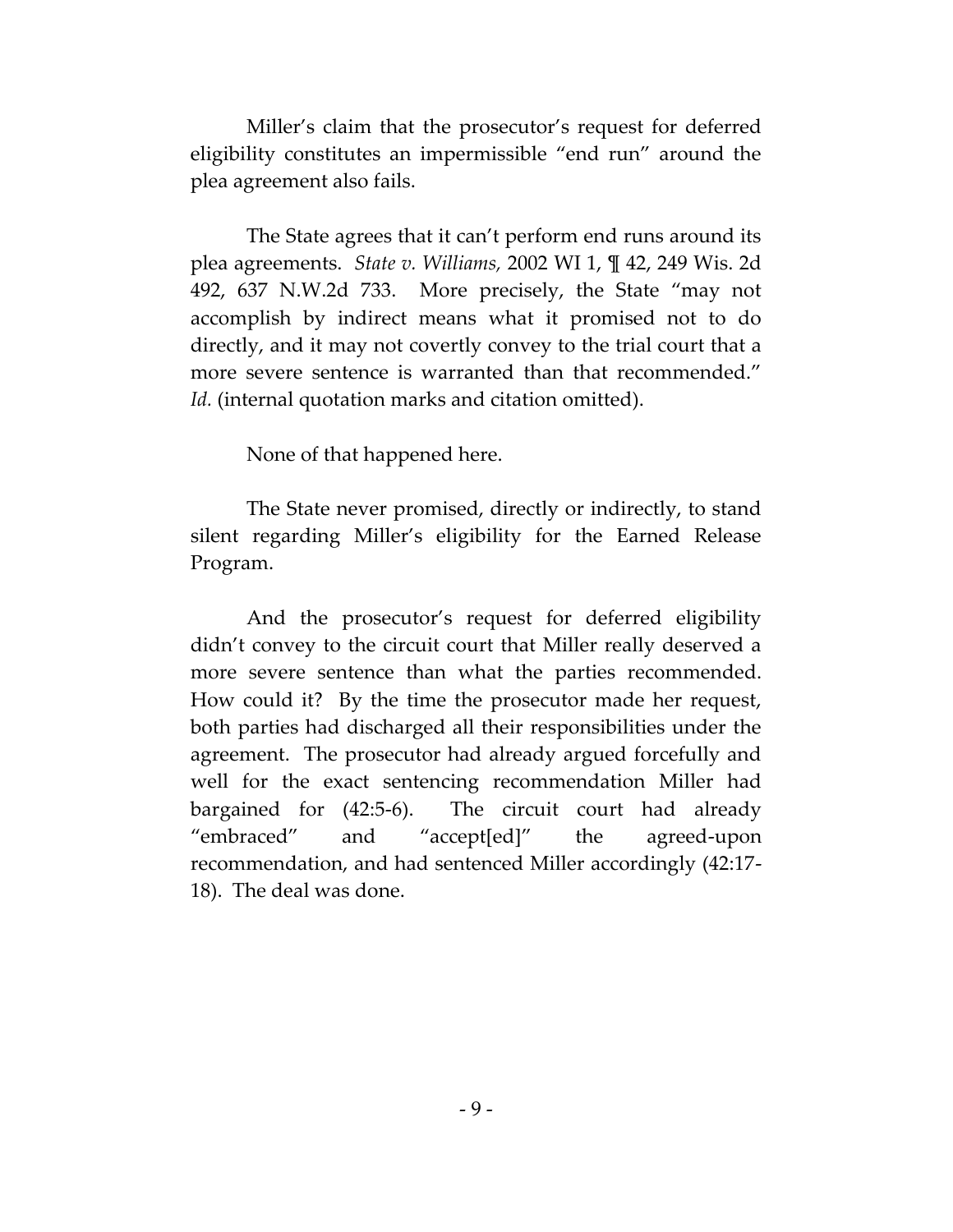## **CONCLUSION**

This court should affirm Miller's judgment and sentence.

Dated at Madison, Wisconsin, this 21st day of October, 2014.

> J.B. VAN HOLLEN Wisconsin Attorney General

GREGORY M. WEBER Assistant Attorney General State Bar #1018533

Attorneys for the State of Wisconsin, Plaintiff-Respondent

Wisconsin Department of Justice Post Office Box 7857 Madison, Wisconsin 53707-7857 (608) 266-3935 (608) 266-9594 (Fax) webergm@doj.state.wi.us